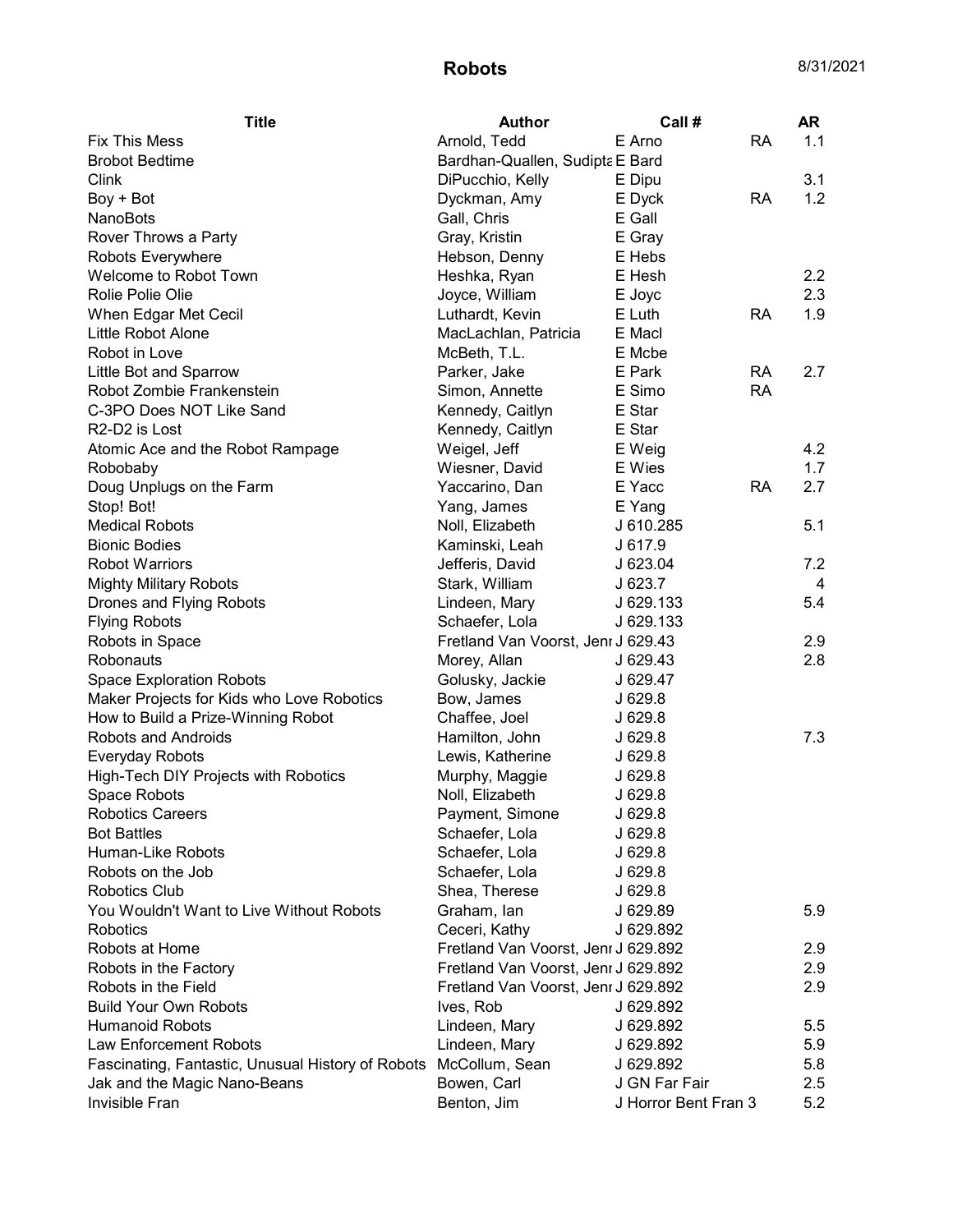## Robots 8/31/2021

| <b>Title</b>                                                | <b>Author</b>                               | Call #                 | AR             |
|-------------------------------------------------------------|---------------------------------------------|------------------------|----------------|
| Robots Don't Catch Chicken Pox                              | Dadey, Debbie                               | J Mystery Dade Bail 42 | 4.2            |
| Murder, My Tweet                                            | Hale, Bruce                                 | J Mystery Hale Chet 10 | 3.7            |
| Invention of Hugo Cabret                                    | Selznick, Brian                             | J Mystery Selz         | 5.1            |
| <b>Bots</b>                                                 | Ceceri, Kathy                               | J Pro 629.8            |                |
| Artificial Intelligence                                     | Smibert, Angie                              | J Pro 629.8            |                |
| Luciana                                                     | Teagan, Erin                                | J Reality Amer Luci 1  | 4.8            |
| Fuzzy                                                       | Angleberger, Tom                            | J Sci-Fi Angl          |                |
| <b>Robot Olympics</b>                                       | Appleton, Victor                            | J Sci-Fi Appl Tom 2    | 5.4            |
| Space Hotel                                                 | Appleton, Victor                            | J Sci-Fi Appl Tom 3    | 5.7            |
| <b>Rocket Racers</b>                                        | Appleton, Victor                            | J Sci-Fi Appl Tom 4    | 5.4            |
| On Top of the World                                         | Appleton, Victor                            | J Sci-Fi Appl Tom 5    | 4.8            |
| Wild Robot                                                  | Brown, Peter                                | J Sci-Fi Brow Wild 1   | 5.1            |
| <b>Wild Robot Escapes</b>                                   | Brown, Peter                                | J Sci-Fi Brow Wild 2   | 5.1            |
| Beware the Bohrok                                           | Hapka, Cathy                                | J Sci-Fi Fars 1        | 4.9            |
| Mystery of Metru Nui                                        | Farshtey, Greg                              | J Sci-Fi Fars 1        | 5.3            |
| <b>Time Trap</b>                                            | Farshtey, Greg                              | J Sci-Fi Fars 10       | 5.9            |
| <b>Final Battle</b>                                         | Farshtey, Greg                              | J Sci-Fi Fars 11       | 5.7            |
| Dark Destiny                                                | Farshtey, Greg                              | J Sci-Fi Fars 2        | 5.4            |
| <b>Trial by Fire</b>                                        | Farshtey, Greg                              | J Sci-Fi Fars 2        | 3.5            |
| <b>Darkness Below</b>                                       | Farshtey, Greg                              | J Sci-Fi Fars 3        | 5.2            |
| Makuta's Revenge                                            | Hapka, Cathy                                | J Sci-Fi Fars 3        | 4.8            |
| Legends of Metru Nui                                        | Farshtey, Greg                              | J Sci-Fi Fars 4        | 5.9            |
| Voyage of Fear                                              | Farshtey, Greg                              | J Sci-Fi Fars 5        | 5.6            |
| City of the Lost                                            | Farshtey, Greg                              | J Sci-Fi Fars 6        | 5.9            |
| Maze of Shadows                                             | Farshtey, Greg                              | J Sci-Fi Fars 6        | 6              |
| Prisoners of the Pit                                        | Farshtey, Greg                              | J Sci-Fi Fars 7        | 5.7            |
| Web of the Visorak                                          | Farshtey, Greg                              | J Sci-Fi Fars 7        | 5.7            |
| Web of Shadows                                              | Farshtey, Greg                              | J Sci-Fi Fars 9        | 5.5            |
| Eager                                                       | Fox, Helen                                  | J Sci-Fi Fox           | 5              |
| <b>Under Their Skin series</b>                              | Haddix, Margaret Peterso J Sci-Fi Hadd Unde |                        |                |
| Iron Giant                                                  | Hughes, Ted                                 | J Sci-Fi Hugh          | 4.7            |
| Robots Go Wild                                              | Patterson, James                            | J Sci-Fi Patt Hous 2   | 4.5            |
| <b>Robot Revolution</b>                                     | Patterson, James                            | J Sci-Fi Patt Hous 3   | 4.6            |
| House of Robots                                             | Patterson, James                            | J Sci-Fi Patt How 1    | 4.7            |
| Captain Underpants and the Wrath of the Wicked \Pilkey, Dav |                                             | J Sci-Fi Pilk 5        | 4.4            |
| Ricky Ricotta's Giant Robot series                          | Pilkey, Dav                                 | J Sci-Fi Pilk Rick     | 2.9            |
| <b>Frank Einstein series</b>                                | Scieszka, Jon                               | J Sci-Fi Scie Fran     |                |
| R2-D2 and Friends                                           | Beecroft, Simon                             | J Sci-Fi Star          | 3.8            |
| Cog                                                         | Van Eekhout, Greg                           | J Sci-Fi Vane          |                |
| Rabbit and Robot and Ribbit                                 | Bell, Cece                                  | JR Bell                | 2.6            |
| Gus vs. the Robot King                                      | Montgomery, R. A.                           | JR Choo                |                |
| Go, Otto, Go!                                               | Milgrim, David                              | <b>JR Milg</b>         | 0.5            |
| Ride, Otto, Ride                                            | Milgrim, David                              | JR Milg                |                |
| See Otto                                                    | Milgrim, David                              | JR Milg                |                |
| See Pip Point                                               | Milgrim, David                              | JR Milg                |                |
| See Santa Nap                                               | Milgrim, David                              | JR Milg                | 0.6            |
| Swing, Otto, Swing                                          | Milgrim, David                              | JR Milg                | 0.9            |
| <b>Meet Optimus Primal</b>                                  | Fox, Jennifer                               | JR Tran                | 2.1            |
| Meet High Tide                                              | Sazaklis, John                              | JR Tran                | 2.5            |
| Firefighters                                                | <b>Transformers</b>                         | JR Tran                |                |
| Meet Boulder the Construction-Bot                           | <b>Transformers</b>                         | JR Tran                | $\overline{2}$ |
|                                                             |                                             |                        |                |